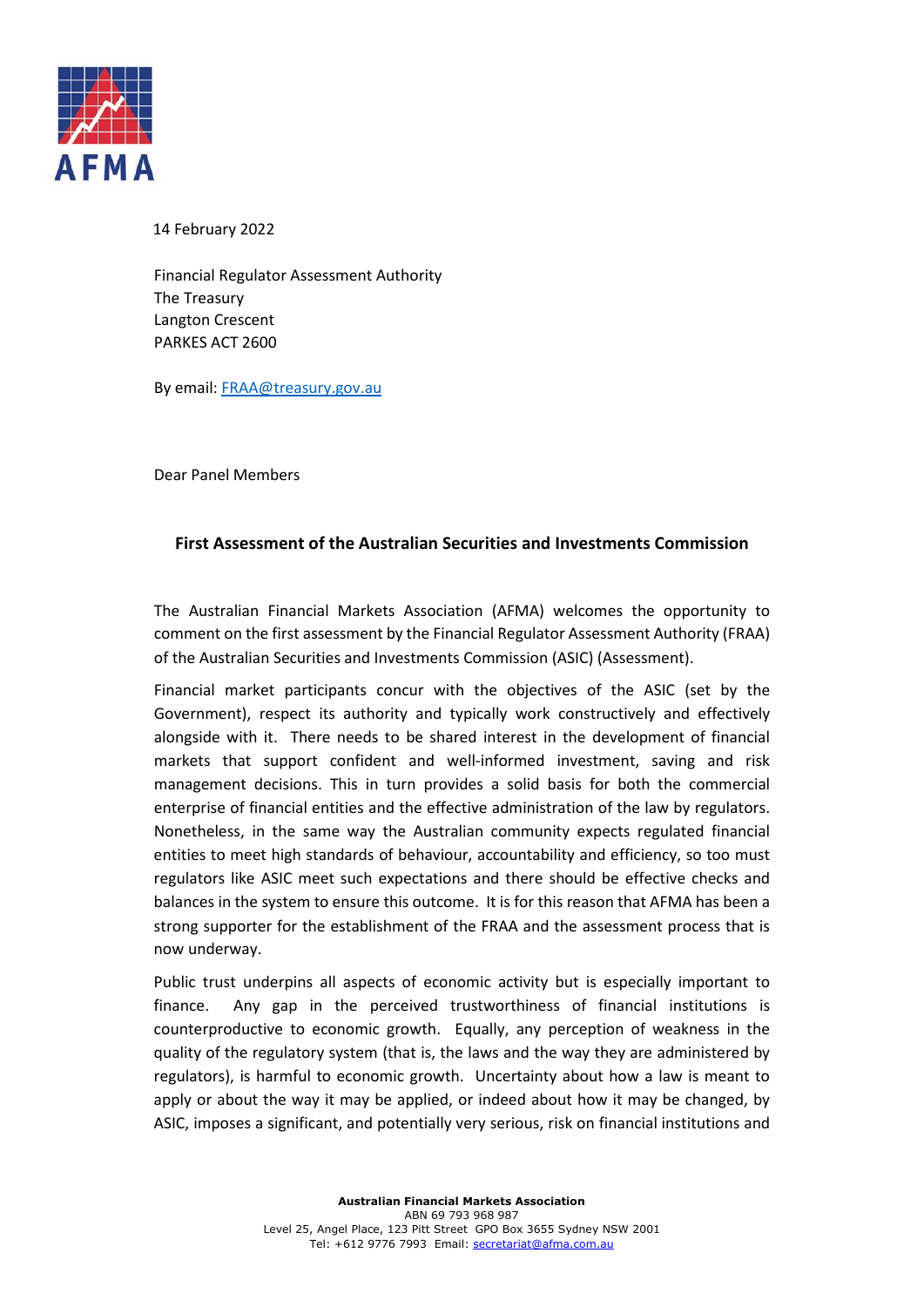their employees. This naturally creates risk aversion that is counterproductive to enterprise and innovation which are key drivers of productivity.

Culture is at the heart of a successful organisation. ASIC should look to be a role model in embracing the types of cultural improvement and maintenance programs that is increasingly required of regulated entities. It is the responsibility of ASIC leadership to set the culture and tone and to drive its culture.

The first section of the assessment of ASIC's strategic priorities process goes to the heart of how AFMA believes the organisation can perform better. ASIC clearly has a government process compliant framework for setting strategic priorities and making decisions consistent with those strategic priorities. However, AFMA believes that the public record, particularly the past commentaries coming out of the 2015 ASIC Capability Review and 2019 Final Report of the Inquiry into Misconduct in the Banking, Superannuation and Financial Services Industry, provide an accurate objective assessment of how ASIC's strategic priority setting and planning have failed to provide outcomes which meet community expectations.

An important reason for the criticism of ASIC has been its organisational culture which is inward looking. Perceptions of how it sees itself have been quite different to the way industry sees it. This difference in perception can fundamentally affect the way the organisation goes about its work and sets its priorities. This goes directly to identifying priorities and emerging risks. While good contextual knowledge of international developments is helpful in identifying issues, it is important that ASIC is close to what is happening on the ground in Australia and that this is the predominant factor in understanding how to approach regulation in a common sense way. Australia is a small market with a number of idiosyncrasies and specific issues, meaning ASIC often cannot simply read across occurrences from large markets in the United States and Europe as an accurate guide.

AFMA understands the FRAA is reviewing case studies to assist its practical understanding of how ASIC works from an industry viewpoint. While these case studies, which example failings and where improvement needs to be made and present a negative picture of ASIC, are necessary, it is important that FRAA develop a positive vision for the desired end state for ASIC after the assessment. To assist this work we suggest the following:

ASIC in its end state should:

- 1. Be a confident but careful and conservative regulator.
- 2. Be predictable and reliable with well-designed processes and protocols to ensure decisions and regulatory outcomes are soundly based and well thought out with appropriate implementation periods that coordinate well with other regulators and industry activities.
- 3. Adopt a largely appropriately accommodative regulatory stance that supportsthe business environment and the economy.
- 4. Be strongly guided by what is in the interests of the jurisdiction .
- 5. Carefully avoids and manages its internal conflicts of interest.
- 6. Accept that the great majority of firms are endeavouring to do the right thing and treat these firms as such. Trust the reputable industry and build industry trust in ASIC.